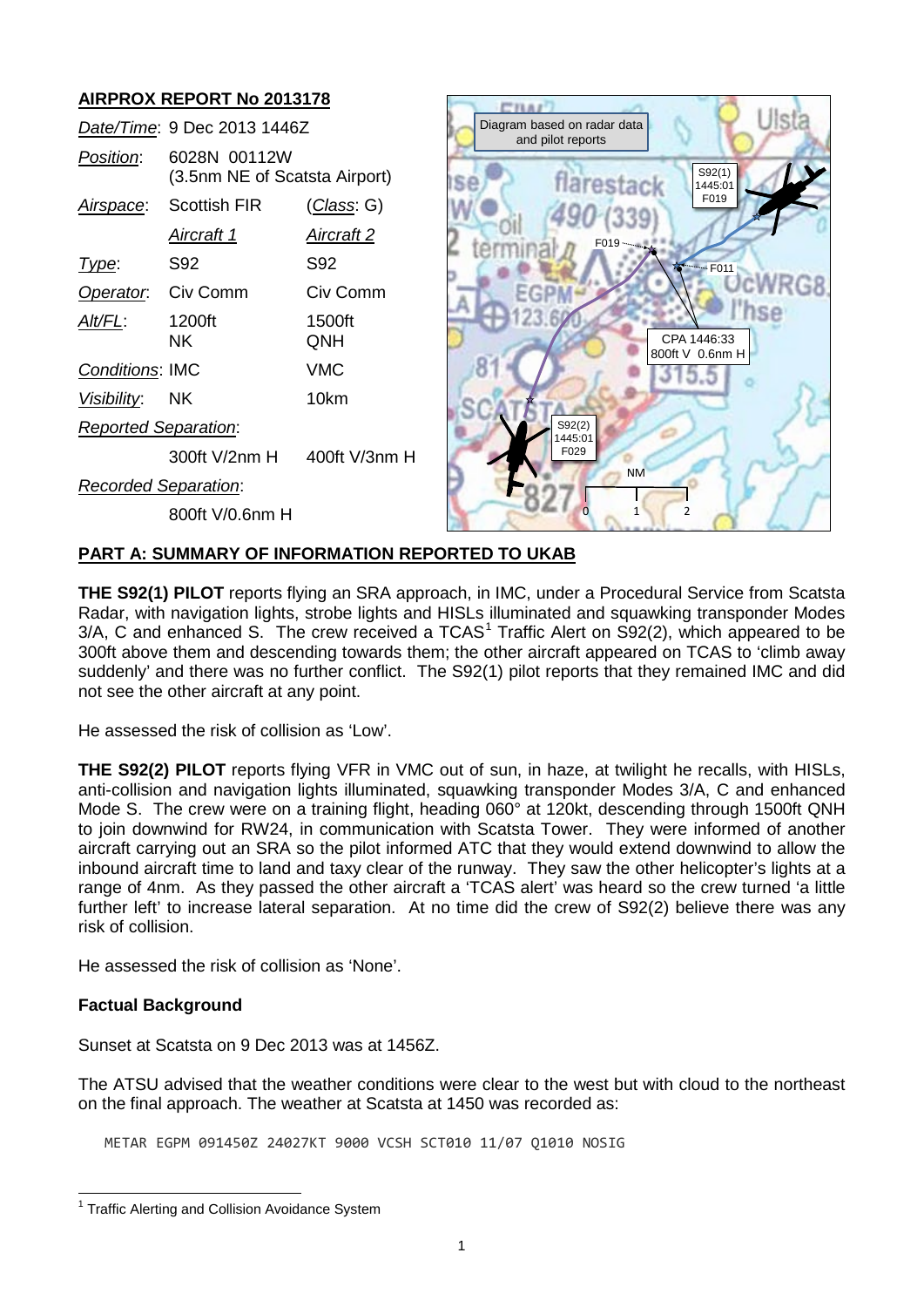## **Analysis and Investigation**

## **Occurrence Investigation**

The ATC Unit Investigation concluded that the Tower Controller operated within the parameters of his licence and, in accordance with CAP774, was not required to apply any planned deconfliction minima to S92(2) against S92(1). He was, however, required to integrate S92(2) into the circuit. S92(2) was under a Basic Service, and the pilot was solely responsible for both terrain clearance and traffic avoidance. S92(1) was under a Deconfliction Service with reduced Traffic Information due to limited radar cover. The Tower Controller integrated S92(2) by passing and updating traffic information to aid the pilot's the situational awareness, and instructed him to join number 2 to S92(1).

## **CAA ATSI**

CAA ATSI had access to the Scatsta RTF and area radar recordings together with written reports from both pilots and the Scatsta unit investigation report. There was some loss of recorded data on the desk-side recording of telephone/intercom communication between controllers. The ATSU were not initially advised about the Airprox, and no controller report was available. ATSI discussed the incident with the Tower controller.

S9[2](#page-1-0)(1) was inbound to Scatsta airport, IFR, from the northeast for an  $SRA<sup>2</sup>$  to RW24 terminating at ½nm and was in receipt of a Deconfliction Service (with reduced traffic information due to limited radar coverage) from Scatsta Radar on frequency 122.4MHz. S92(2) was inbound to Scatsta airport from the south to cross the airfield for a VFR join downwind right-hand for RW24 and was in receipt of an Aerodrome Control Service from Scatsta Tower on frequency 123.6MHz.

The Scatsta Tower/Approach controller (Tower) was providing a combined Aerodrome and Approach control service without the aid of surveillance equipment on frequency 123.6MHz. The arrival of S92(1) had been delegated to the Radar controller for the provision of the ½nm SRA. The surveillance system at Scatsta is a Plessey ACR430 primary radar operating without SSR and with limited radar coverage and extensive blind spots in the surveillance coverage because of the surrounding high ground. The situational display used for SRA approaches is set to 4nm range and offset to show the last 6nm from touchdown.

At 1430:02 S92(1) contacted Scatsta Approach, reporting at 2000ft on QNH 1010hPa, in receipt of information 'S' and requesting an SRA approach. Tower instructed S92(1) to maintain 2000ft.

At 1431:47 Tower coordinated the arrival of the S92(1) with Radar for the ½nm SRA and advised Radar that they might also see S92(2) inbound from the south at 3000ft, estimating at 1445. At this point S92(1) was 25.6nm northeast of Scatsta and S92(2) was 44.7nm south-southwest of Scatsta. The Scatsta Manual of Air Traffic Services (MATS) Part 2, Page 57, states:

*APP[3](#page-1-1) may delegate its function to APS[4](#page-1-2) for any aircraft according to the circumstances. The APS controller is able to provide SRAs, with a ½ nm termination range, to RWY24.*

*The APP controller shall ensure that he retains control of any other aircraft whilst the APS controller carries out the SRA function.'*

At 1437:10 S92(1) was transferred to Radar and identified 15nm northeast of Scatsta. A Deconfliction Service was agreed with reduced traffic information due limited radar coverage. Radar advised, *"..vectoring for a surveillance radar approach to runway two four terminating half a mile from touchdown normal glidepath three and a quarter degrees check your minima stepdown* 

<span id="page-1-1"></span><span id="page-1-0"></span><sup>&</sup>lt;sup>2</sup> Surveillance Radar Approach<br>  $3^4$  Approach Procedural<br>  $4^4$  Approach Surveilance

<span id="page-1-2"></span>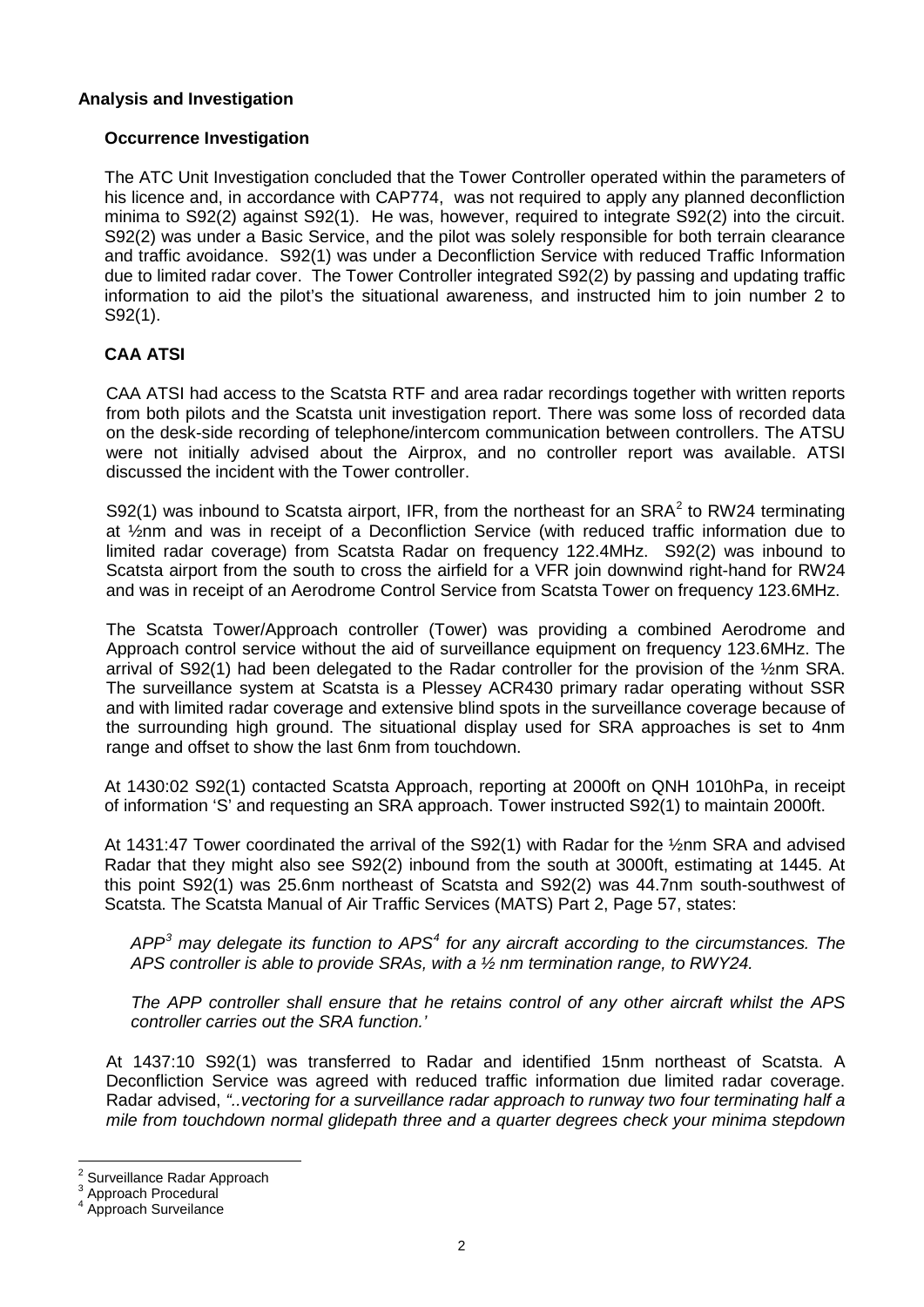*fix and missed approach point threshold elevation one five feet"*. Radar continued to vector S92(1) in accordance with the procedures for the ½ nm SRA approach.

S92(2) contacted Scatsta Approach at 1439:36 and reported 15nm southwest at 3000ft with information 'S' and QNH 1010hPa. The S92(2) pilot reported that he was VFR and requested a Basic Service. A Basic Service was agreed and, with clear skies to the west and cloud mainly to the north east, the Tower asked the S92(2) pilot if he wished to route for a left or right base. The pilot indicated a right-hand pattern and the controller instructed the S92(2) pilot to report downwind right-hand.

At 1443:50 S92(2) was 4nm south of the airfield when the Tower controller passed traffic information regarding a departure and added, *"(S92(2) callsign) roger report right base you'll be number two number one's an S ninety two about six miles ah for the SRA".* The S92(2) pilot responded, *"Okay that's copied positioning downwind right initially two four".*

At 1444:40 S92(2) Tower updated S92(2) on the position of the inbound SRA traffic and the pilot replied, *"(S92(2)callsign) that's copied we'll join downwind and we'll just continue downwind till we*  pass him" – Figure 1.



Figure 1 – Prestwick MRT at 1444:40

S92(2) passed overhead the airfield on a northerly track and at 1445:45 S92(2) was turned downwind at a position 1.4nm north-northeast of the airfield and 0.6nm displaced from the runway centreline –Figure 2.



Figure 2 – Prestwick MRT at 1445:45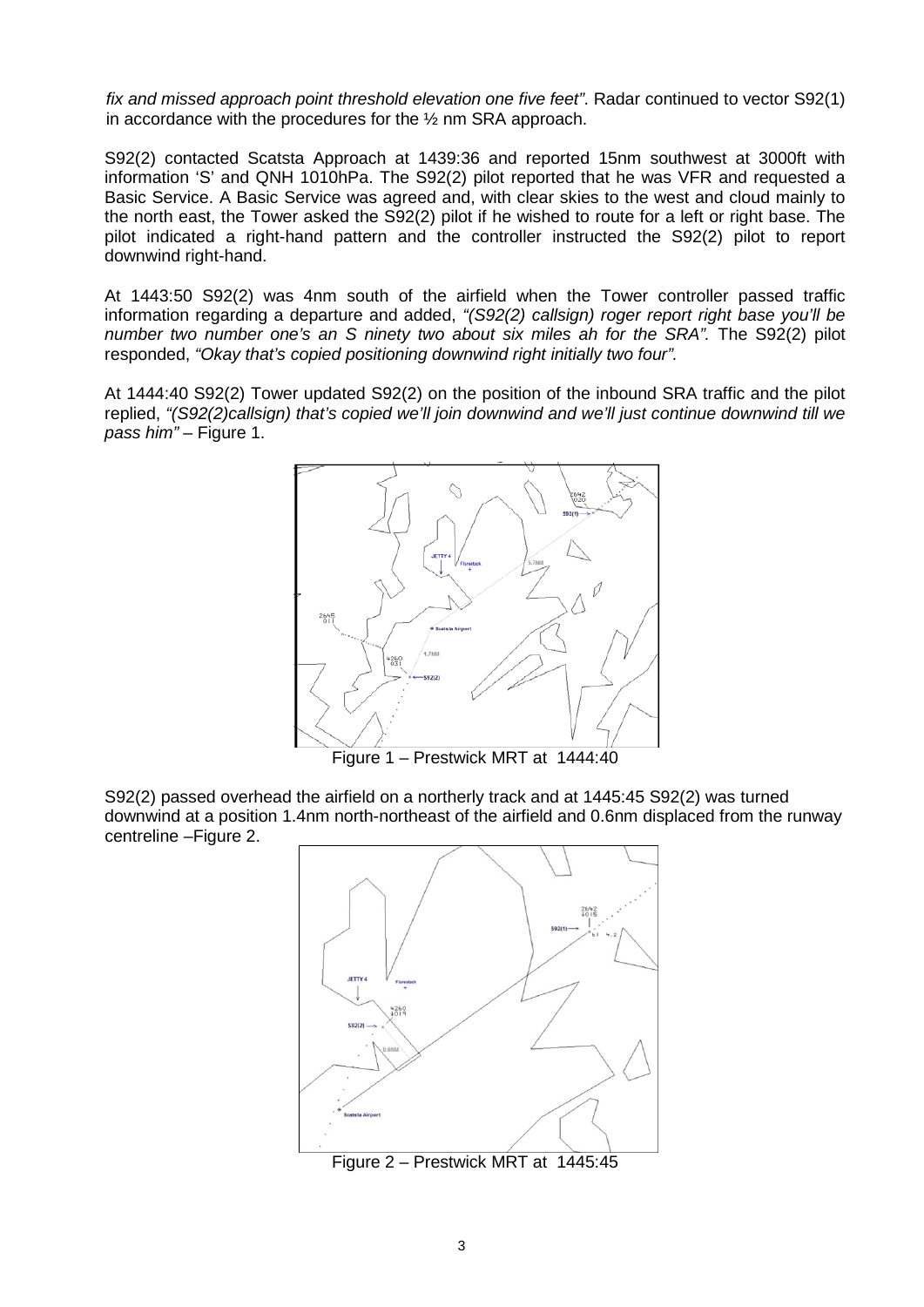Tower advised Radar that S92(2) would be joining on right base. Meanwhile Radar passed the S92(1) pilot a 4nm range check and issued a landing clearance. S92(2) was passing FL019 and S92(1) was passing FL015.

The S92(2) pilot's written report indicated that he had sighted the lights of the inbound S92(1) at a range of 4nm. The Tower controller indicated that he visually acquired both aircraft as the S92(2) turned downwind.

At 1446:01, S92(2) was at FL014 and 0.5nm displaced from the centreline. The S92(2) pilot indicated that after receiving a TCAS alert he had turned a little further left. At 1446:21 radar showed that S92(2) had turned slightly left and was in the climb passing FL015

At 1446:30 Radar advised S92(1), *"three miles altitude should be one zero six zero feet turn left two degrees heading two four zero".* At 1446:33 the two aircraft passed abeam at a range of 0.6nm (CPA) and a vertical distance of 800ft – Figure 3.



Figure 3 – Prestwick MRT at 1446:33

At 1446:40 Radar advised, "(*S92(1)callsign) company traffic joining on a right base". The S92(1) pilot acknowledged, "Yeah affirm".*

At 1446:57 S92(2) was 2.8nm northeast of the airfield (Figure 4) and at 1447:00 Tower transmitted, *"(S92(2) callsign) the colleague you're following is at two and a half miles now"*. The S92(2) pilot acknowledged, *"That's copied we've just passed him we're turning in behind him".*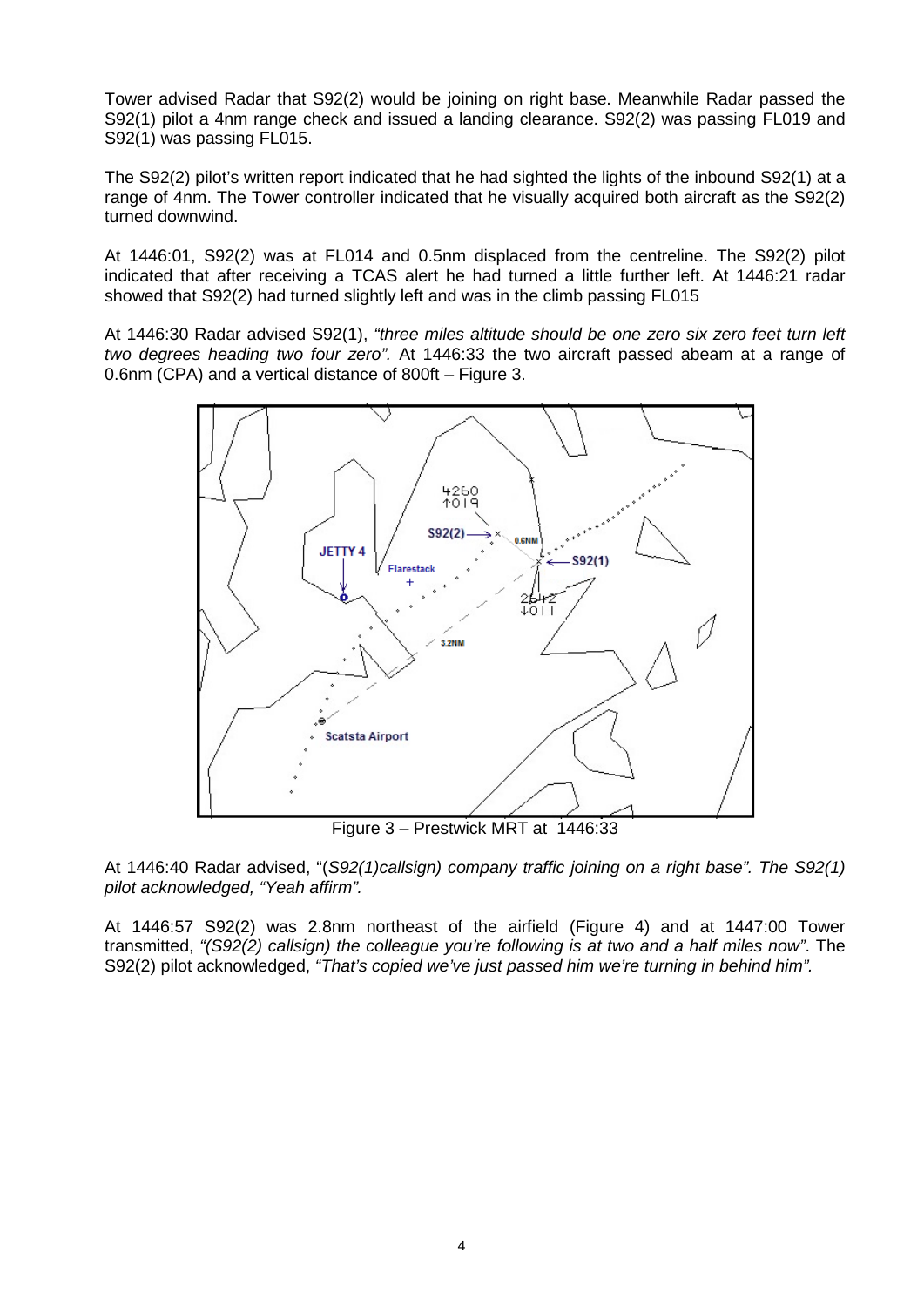

At 1447:30 the S92(1) pilot reported visual with the airfield and was transferred to the Tower on 123.6MHz.

At 1447:42 S92(1) called the Tower and the following RTF exchange occurred:

| S92(2) | "Er (S92(2)callsign) on finals"                                                                             |
|--------|-------------------------------------------------------------------------------------------------------------|
| Tower  | "(S92(2)callsign) you are cleared to land wind two four zero two eight"                                     |
| S92(2) | "That's copied clear to land er where's the other aircraft please"                                          |
| Tower  | "He's behind you now and after landing taxi north apron"                                                    |
| S92(2) | "And er yeah taxi north apron we'll need to talk to you on the ground about<br>that that he got very close" |
| Tower  | "Roger"                                                                                                     |

Both helicopters continued to land without further incident.

The Tower controller indicated that he was confident that S92(2), being VFR, would extend downwind to turn in behind the SRA traffic and was reassured when this was confirmed by the S92(2) pilot. The Tower controller agreed that the provision of Traffic Information to the S92(1) pilot may have aided the pilot's situation awareness regarding the circuit traffic. The Tower controller indicated that the normal right-hand circuit pattern tended to route over 'Jetty 4' (1nm north of C/L) and north of the 3-tip Flarestack (0.7nm north of C/L). However the S92(2)'s circuit was tighter than expected, which he considered was a contributory factor.

The ATSU reported that as a result of two recent Airprox reports involving aircraft from the same company, they were in discussion to examine procedures and the provision of Traffic Information regarding the integration of VFR and IFR traffic.

The Radar controller was providing a Deconfliction Service, limited due to the radar coverage and nature of the ½nm SRA and radar equipment. The Scatsta MATS Part 2, Chapter 6, Paragraph 6.7, states:

Prior to providing an aircraft with an SRA, the APS Controller will be given any relevant traffic information by the APP controller.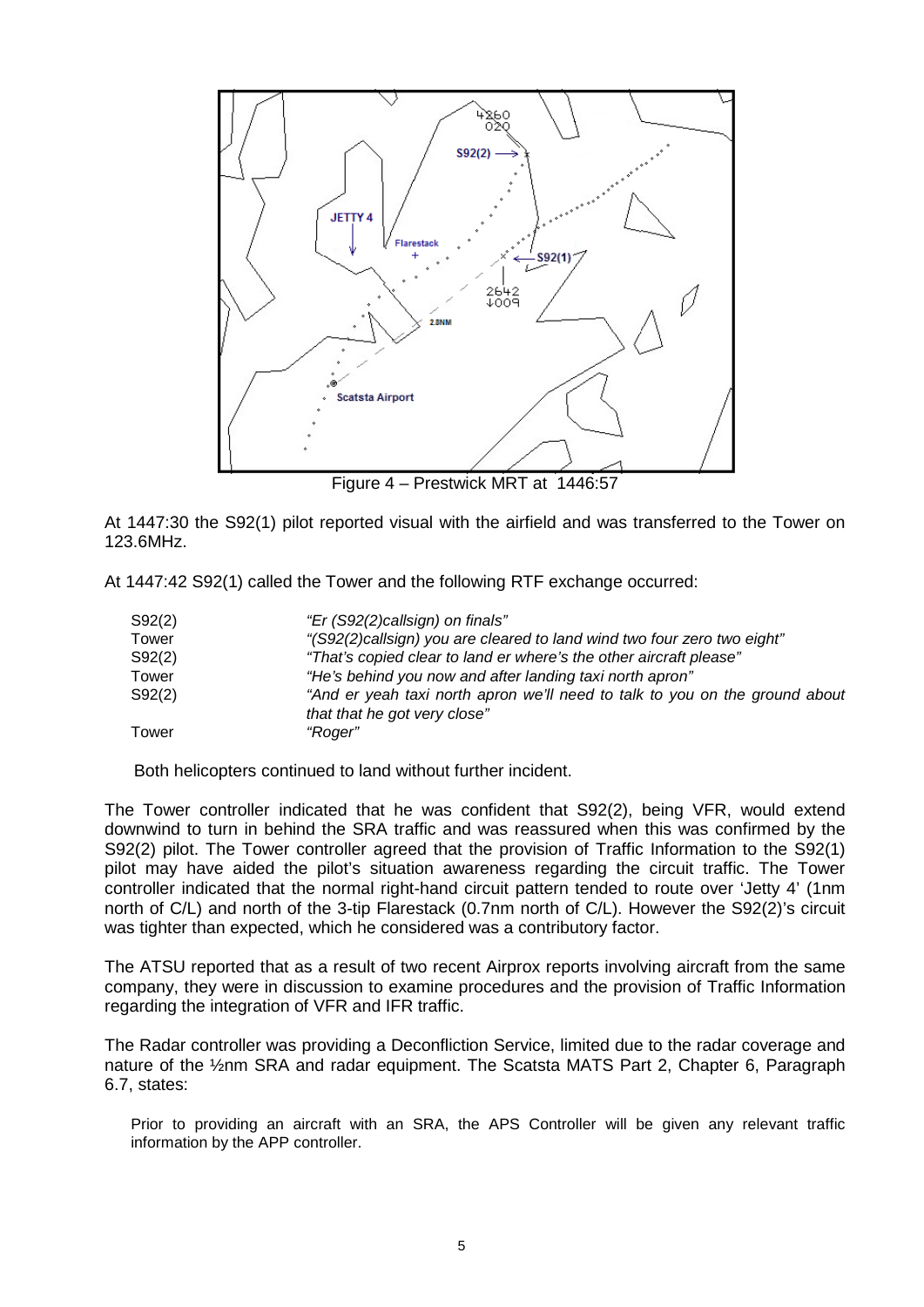Although the Tower controller had initially informed Radar about S92(2) when it was 44nm south at 3000ft, the Radar controller had not been updated on the Tower controllers plan to integrate the S92(2) into the visual circuit.

Additionally S92(1) had been transferred to Radar before S92(2) came onto the Approach frequency and consequently the S92(1) pilot was likely unaware of the inbound S92(2). CAP774, Flight Information Services, Chapter 4, Paragraph 4.5, states:

The controller may, subject to workload, pass traffic information on deconflicted traffic in order to improve the pilot's situational awareness.

The Radar controllers workload was high with limited radar coverage using the short range radar set to 4nm. The radar controller would not have observed the S92(2) as it routed via the overhead due to the limitations of the radar equipment. The S92(2) would probably have flown into radar coverage as it routed downwind, but may not have been observed by the Radar controller who was absorbed on the ½nm SRA.

The Tower controller retained control of all other traffic and was responsible for the integration of S92(2) into the visual circuit. CAP493 MATS Part1, Section 2, Chapter 1, Paragraph 1.26, states:

Traffic information and instructions shall be passed to aircraft on any occasion that a controller considers it necessary in the interests of safety, or when requested by a pilot. In particular, Aerodrome Control shall provide:

generic traffic information to enable VFR pilots to safely integrate their flight with other aircraft; specific traffic information appropriate to the stage of flight and risk of collision;

timely instructions as necessary to prevent collisions and to enable safe, orderly and expeditious flight within and in the vicinity of the ATZ.

There is no published circuit pattern at Scatsta. The ATSU indicated that helicopters normally hold or route via Jetty 4 and route north of the flarestack. The Tower controller passed traffic information to allow S92(2) to integrate downwind positioning number 2 and did not consider that the S92(2) would be in conflict with the arriving SRA traffic. The Tower controller probably did not consider that the provision of Traffic Information to Radar was essential.

The S92(2) pilot joined downwind as instructed with the S92(1) in sight and both the Tower controller and S92(2) pilot were assured of the plan. However, the S92(1) pilot was likely concerned about the intentions of the S92(2) which he sighted at the same time as a TCAS TA activated and when being advised about traffic joining right base. Traffic information would have aided the S92(1) pilot's situational awareness and prepared him for the possibility of sighting the circuit traffic.

The S92(2)'s downwind leg was 0.5nm displaced from the centreline and tighter than expected. This likely caused the TCAS TA and this together with the absence of traffic information to Radar or the S92(1) pilot resulted in the Airprox report.

#### **Summary**

An Airprox was reported at 1446:33, 3.2nm northeast of Scatsta airport on the final approach for RW24, within Class G airspace, between two Sikorsky S-92A helicopters, S92(1) and S92(2), when the S92(2), operating VFR, and the S92(1), operating IFR came into proximity whilst operating in Class G airspace in the vicinity of the Scatsta ATZ.